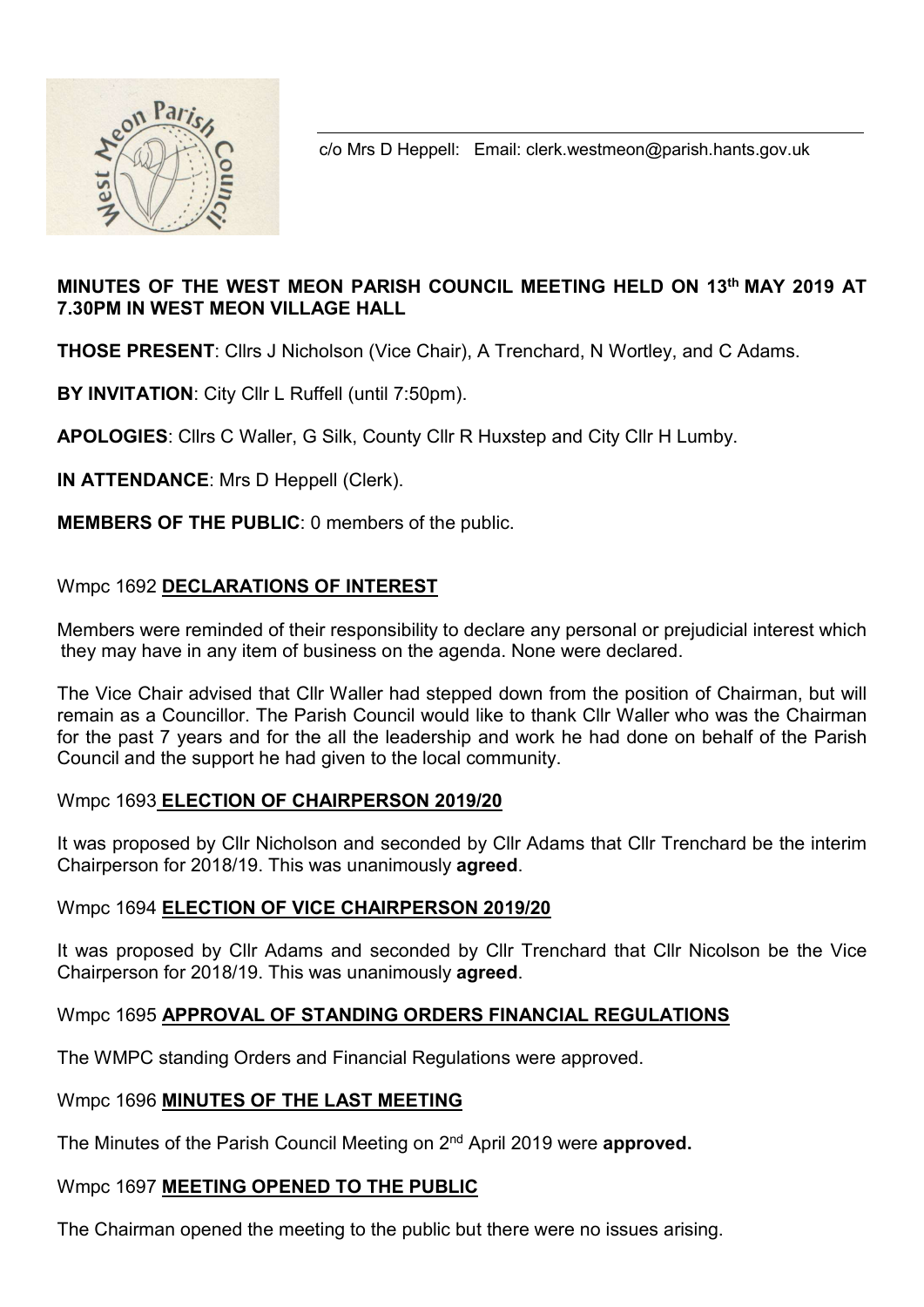# Wmpc 1698 CITY COUNCILLOR RUFFELL

Cllr Ruffell reported of the changes in positions since the recent elections, which would be formalised by the next WMPC meeting.

Cllr Adams advised of problems with assisted bin collections at the bungalows at Long Priors, which should be the same as Doctor's Lane. Cllr Ruffell advised that he would report this issue. Also Cllr Ruffell advised he would chase up the issue of condensation in the garages at Long Priors.

The Chairperson thanked Cllr Ruffell for attending.

#### Wmpc 1699 CLERK'S REPORT

The Clerk's report had previously been circulated and was noted by the Parish Council.

The Internal Auditors have inspected accounts, and the external audit accounting submission papers will be brought to the next meeting on 4th June 2019 for agreement.

Grants allocation amounts were agreed with the Internal Auditor for 2019/2020 financial year based on the electoral roll and is £5,196.80. Grants requests are encouraged at the beginning of the financial year.

A Financial Review and Risk assessment are due and a date has been agreed with auditor for September at a cost of £125.00. Issues to be covered are Risk assessment, Play area inspection banking and financial review. This was agreed by the Parish Council

The Clerk advised that Wicksteed had carried out the wet pour repairs to the swings at the recreation area.

#### Wmpc 1700 ELECTION OF WORKING GROUPS STRUCTURES AND MEMBERS

#### West Meon Parish Council Working Groups 2019-20

#### Finance & Administration

- · Finance Cllrs Nicholson, Adams
- · Budget/Future Expenditure/Grants Cllr Nicholson
- · Clerk HR Cllr Trenchard

#### Planning

- · Planning Applications Cllrs Waller, Trenchard
- · Strategic Planning/SDNP Cllr Silk
- · VDS Enhancement Cllrs Trenchard, Waller

#### Highways and Transport

· Cllr Waller

#### Environment

- · Recreation Ground Cllrs Waller, Wortley
- · Rights of Way/Footpaths Cllrs Silk, Wortley
- · Meon Valley Trail Cllrs Silk, Wortley
- · River Flooding Cllrs Waller, Silk, Wortley

#### **Community**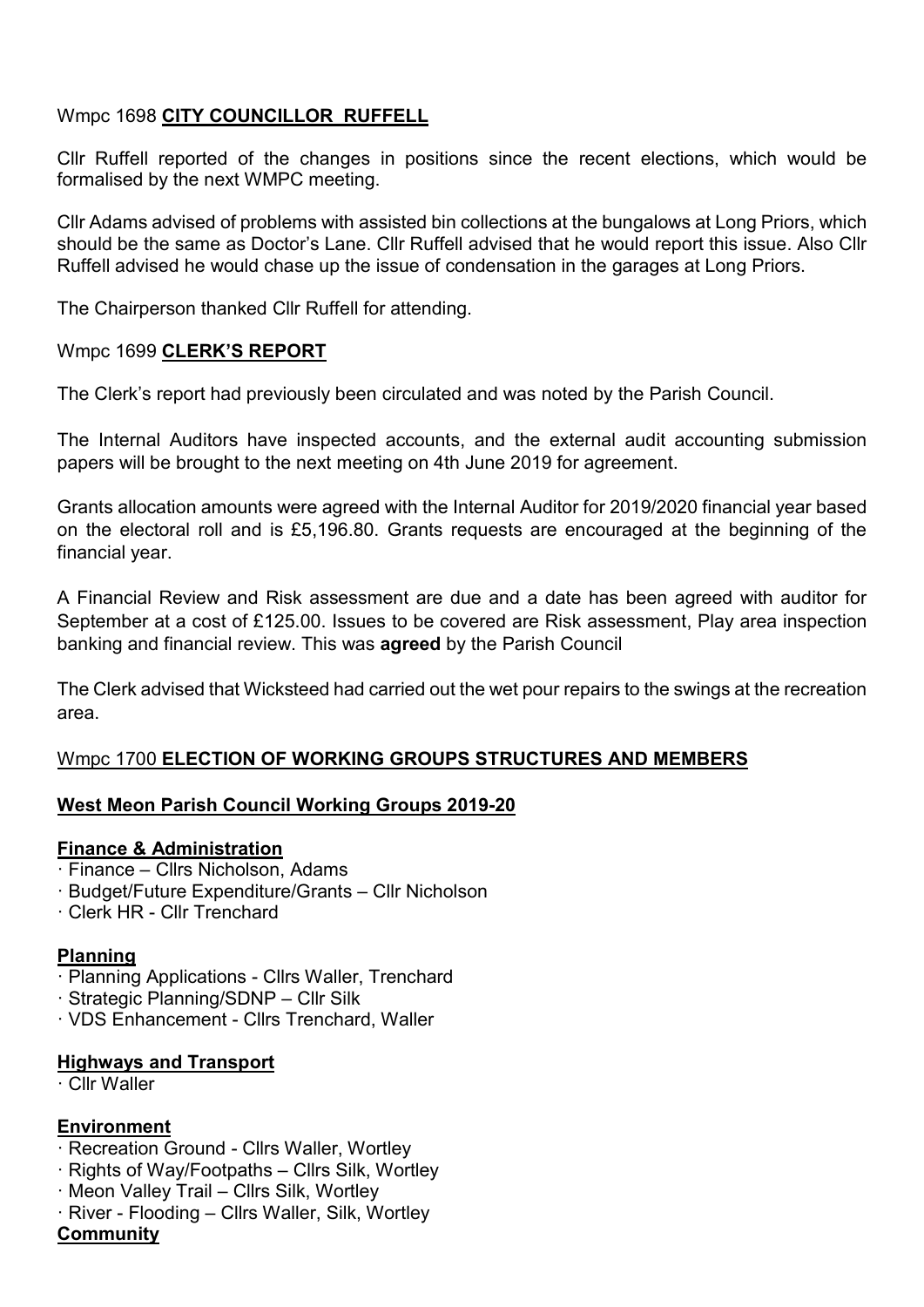- · Local Authority Housing Cllr Adams
- · Disabled and Elderly Cllr Adams

## **Communications**

- · Parish News Cllr Nicholson
- · Website Cllrs Adams, Nicholson
- · Walks Leaflets Cllr Adams

# Appointment to Outside Bodies

- · Village Hall Committee Cllr Adams
- · West Meon & Warnford Sports Club Cllr Waller
- · Hampshire Association of Local Councils (HALC) Cllr Trenchard

# Community Liaison Representatives

- · Touchet Trust Malcolm Edwards
- · Footpaths and Rights of Way Martin Cowell
- · Village Shop Committee Cllr Trenchard
- · Highways David Compton
- · Bob Russell Trust Cllrs Trenchard, Waller

# TO RECEIVE WORKING GROUPS

## Wmpc 1701 PLANNING

i) SDNP/19/01164/LIS and SDNP/19/01341/HOUS Warnford Corner Alton Road West Meon Petersfield Hampshire GU32 1JG. Extension of existing cottage to provide improved kitchen dining area and utility, together with provision of third bedroom and family bathroom. It was **agreed** that **OBJECTIONS** be raised on the following grounds: The proposed

extension is not in-keeping with the design of the original house, and the original design which wasn't set back is preferred. The property is sited in a prominent position in the village and it would adversely affect views into the village, contrary to the West Meon Village Design Guide.

- ii) SDNP/18/04696/FUL Brooklyn Lynch Lane West Meon Petersfield Hampshire GU32 1LT Proposal: (Amended Plans) Demolition of existing bungalow and erection of 3 one and a half storey cottages. Previous OBJECTIONS still stand.
- iii) SDNP/19/01694/FUL Court Farm Lippen Lane West Meon Hampshire SO32 1JE Proposal: Change of Use of Unit 1, Court Farm from its existing use as animal food storage to a cider brewery site for Meon Valley Cider. NO OBJECTIONS raised
- iv) SDNP/19/02267/HOUS Meadow House East End West Meon GU32 1LS Proposal: Feather edged oak boarding to replace vertical tiles. NO OBJECTIONS.

# Wmpc 1702 FINANCE AND ADMINISTRATION

The date for the Listening Post was deferred.

The Village Hall have asked if the Parish Council will support purchasing a defibrillator for the Village Hall and Sports Club. The Parish Council agreed they would pay a third of the costs and that it would be best sited at the side of the Sports Club.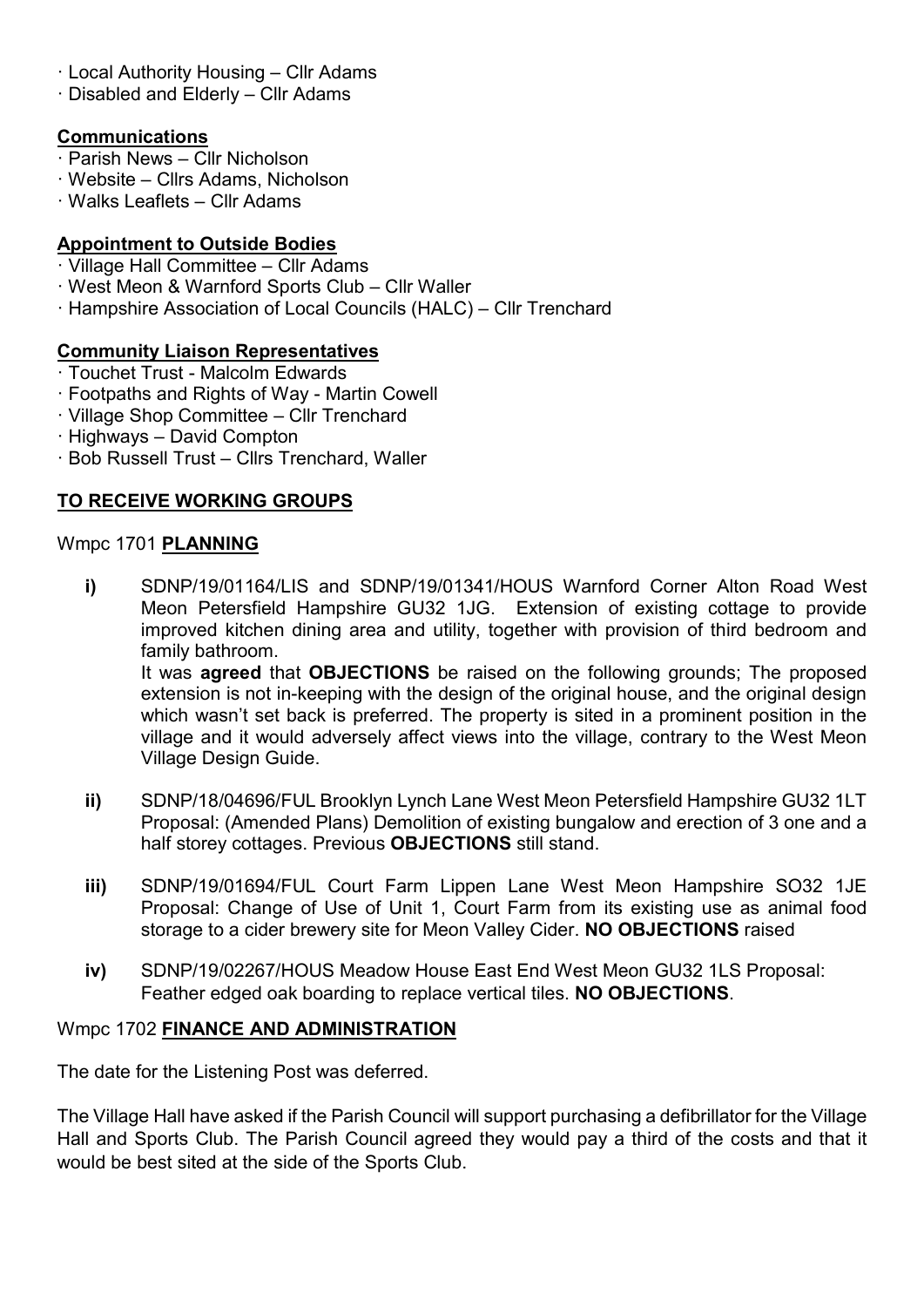Cllr Wortley gave information on the quote he had received for the outdoor gym and the type of equipment required. It was agreed that a figure of £7,000 could be given towards the project but with £2,000 of it being open space funding.

Cllr Trenchard advised that she had attended the Village Shop Committee and that the village shop AGM is to be held on 15<sup>th</sup> June 2019. The grant request from the Village Shop for £500 towards improvements to the retail area was unanimously agreed.

## Wmpc 1703 HIGHWAYS AND TRANSPORT

The Parish Council discussed problems with potholes on Station Road, Storeys Meadow and Lippen Lane. Cllr Wortley agreed he would report these to the HCC website.

## Schedule of Payments

## Date 13th May 2019

| Ch 300519 Mr J Ulph Firework Grant                          | £500.00 |
|-------------------------------------------------------------|---------|
| Ch 300520 West Meon and Warnford Sports Club Grant          | £500.00 |
| Ch 300521 H Town Ballet Grant                               | £70.00  |
| Ch 300522 WM PCC Grant Railings                             | £500.00 |
| Ch 300525 HCC Lighting                                      | £463.38 |
| Ch 300526 Mr P Anderson VDS Posters                         | £36.00  |
| Ch 300527 Mr P Anderson printing costs                      | £8.40   |
| Ch 300528 Fair Account                                      | £100.00 |
| Ch 300529 Room hire/refreshments Sports Club £92.00/ £21.25 | £113.25 |
| Ch 300517 D Heppell salary                                  |         |
| Ch 300518 Expenses Clerk                                    | £47.71  |
|                                                             |         |

# Wmpc 1704 COMMUNITY, HOUSING AND RECREATION

Cllr Wortley reported on scratches to the surface af the outdoor table tennis table. Cllr Trenchard advised she will try to clean and remove these.

Cllr Wortley gave information on the quote he had received for the outdoor gym and the type of equipment required. It was **agreed** that a figure of £7,000 could be given towards the project but with £2,000 of it being open space funding and two further quotes should be sought.

# Wmpc 1705 ITEMS TO BE CONSIDERED AT THE NEXT MEETING

Listening post, Outdoor gym, Village Design Statement, End of year accounts.

## Wmpc 1706 DATES OF NEXT MEETINGS

Tuesday  $4<sup>th</sup>$  June and  $2<sup>nd</sup>$  July 2019, all in the Village Hall.

Meeting finished at 8.55 pm

Chair ……………………….